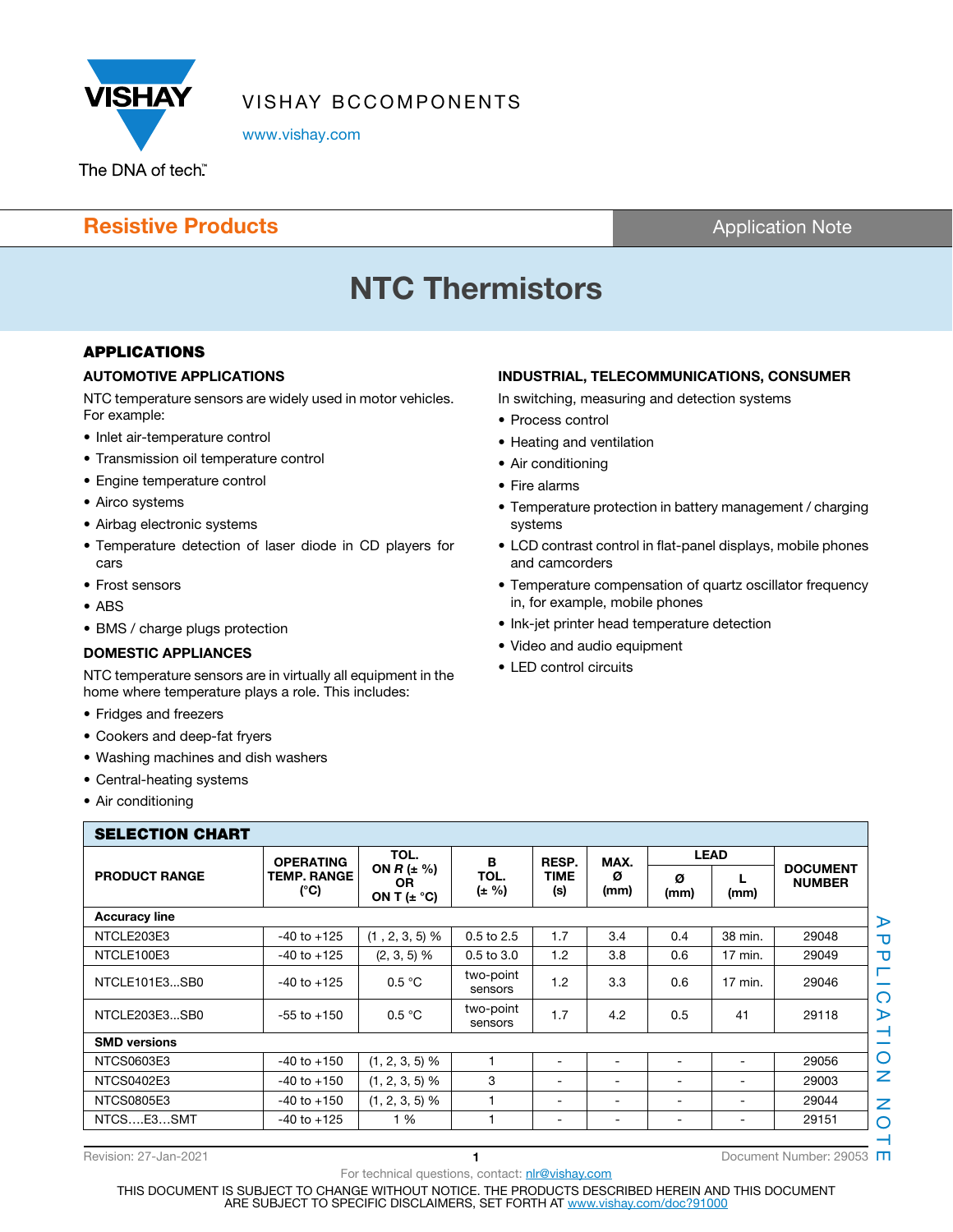

The DNA of tech"

### **NTC Thermistors**

| <b>SELECTION CHART</b>                          |                                                         |                                                                         |                                  |                             |                   |               |           |                                  |
|-------------------------------------------------|---------------------------------------------------------|-------------------------------------------------------------------------|----------------------------------|-----------------------------|-------------------|---------------|-----------|----------------------------------|
|                                                 | <b>OPERATING</b><br><b>TEMP. RANGE</b><br>$(^{\circ}C)$ | TOL.<br>ON $R \left( \pm \frac{6}{2} \right)$<br>OR.<br>ON T $(\pm$ °C) | в<br>TOL.<br>$(\pm \frac{9}{6})$ | RESP.<br><b>TIME</b><br>(s) | MAX.<br>Ø<br>(mm) | <b>LEAD</b>   |           |                                  |
| <b>PRODUCT RANGE</b>                            |                                                         |                                                                         |                                  |                             |                   | Ø<br>(mm)     | L<br>(mm) | <b>DOCUMENT</b><br><b>NUMBER</b> |
| Wire bondable die                               |                                                         |                                                                         |                                  |                             |                   |               |           |                                  |
| NTCC200 / NTCC300                               | $-55$ to $+175$                                         | $(1, 2, 3, 5)$ %                                                        | $\mathbf{1}$                     | $\overline{\phantom{a}}$    | $\sim$            | ۰             | ۰         | 29153                            |
| Miniature accuracy line                         |                                                         |                                                                         |                                  |                             |                   |               |           |                                  |
| NTCLE300E3                                      | $-40$ to $+125$                                         | 0.5 °C                                                                  | 1.2                              | 1.2                         | 2.4               | AWG30         | 38        | 29051                            |
| NTCLE201E3                                      | $-40$ to $+125$                                         | 0.5 °C                                                                  | 1.2                              | 1.3                         | 2.4               | 0.3           | 38        | 29051                            |
| NTCLE305E4                                      | $-40$ to $+125$                                         | 0.5 °C                                                                  | $0.5$ to 1                       | 0.7                         | 1.6               | AWG32         | 41        | 29076                            |
| NTCLE413 / NTCLE428                             | $-40$ to $+105$                                         | $(1, 2, 3, 5)$ %                                                        | $0.5$ to $1.5$                   | 2.5                         | 3                 | AWG30         | 40        | 29078                            |
| <b>High temperature</b>                         |                                                         |                                                                         |                                  |                             |                   |               |           |                                  |
| NTCSMELFE3                                      | $-40$ to $+150$                                         | 5 %                                                                     | 1.3                              | 0.9                         | 1.7               | $\sim$        | ÷         | 29119                            |
| NTCLG100E2                                      | $-40$ to $+300$                                         | 5 %                                                                     | 1.3                              | 0.9                         | 1.85              | 0.56 max.     | 25.4 min. | 29050                            |
| Special long-leaded<br>(UL 2468 PVC insulation) |                                                         |                                                                         |                                  |                             |                   |               |           |                                  |
| NTCLS100E3                                      | $-40$ to $+85$                                          | 3 %                                                                     | $0.75$ to $3$                    | 15                          | 8                 | AWG24         | 400       | 29060                            |
| NTCLP100E3                                      | $-40$ to $+85$                                          | 3%                                                                      | $0.75$ to 3                      | 10                          | 6                 | AWG24         | 400       | 29060                            |
| NTCLE400E3                                      | $-40$ to $+85$                                          | 3 %                                                                     | 0.75 to 3                        | $\overline{7}$              | 6                 | AWG24         | 400       | 29060                            |
| <b>Ring tongue sensors</b>                      |                                                         |                                                                         |                                  |                             |                   |               |           |                                  |
| NTCALUG02 series                                | $-55$ to $+125$                                         | $(1, 2)$ %                                                              | 0.5                              | 5                           | 8.5               | AWG32         | 45        | 29094                            |
| NTCALUG03 series                                | $-40$ to $+125$                                         | $(2, 3)$ %                                                              | 0.5 to 1.5                       | 5                           | 5.5               | AWG32         | 70        | 29114                            |
| NTCALUG01 series                                | $-40$ to $+150$                                         | 5 %                                                                     | 0.5                              | 7.5                         | 7.1               | AWG24         | 38        | 29092                            |
| NTCALUG01T                                      | $-40$ to $+150$<br>(long term)                          | 2%                                                                      | 0.5                              | 7.5                         | 7.1               | <b>AWG264</b> | 150       | 29164                            |

**Note**

• A lot of application dedicated sensors NTCA (cap types, immersion types, screw types,…) are also proposed: the list is too long to be presented here. Please refer to www.vishay.com/thermistors/ntc

### **RANGE SUMMARY**

### **ACCURACY LINE**

### NTCLE203E3 and NTCLE100E3

The flagship of our ranges. The accuracy Line sensors offer real value for money. They have low tolerances (as low as  $\pm$  1 % on the  $R_{25}$ -value and  $\pm$  0.5 % on the B-value) and an operating temperature range from -40 °C to +125 °C. In addition, they are very stable over a long life.

### **SURFACE-MOUNT TEMPERATURE SENSROS**

#### NTCS0402, NTCS0603 and NTCS0805 series

Our surface mount NTC sensors for temperature sensing and compensation embody all the qualities of Vishay BCcomponents NTC technology. The sensors come in a full range of  $R_{25}$ -values from 2 kΩ to 680 kΩ with standard tolerances from 1 % to 5 %.

If special stability criteria are of application, our special series NTCS......SMT (1  $R_{25}$  value per case) is highly recommended.

### **HIGH TEMPERATURE SENSORS**

#### NTCSMELFE3 and NTCLG100E2

This range of high-quality glass-encapsulated NTC temperature sensors are price-competitive for general use. Not only can the leaded sensor be used at up to 300 °C, but their glass encapsulation makes them ideal for use in corrosive atmospheres and harsh environments. This makes them an attractive alternative to other more expensive sensing methods. Two types of small glass envelopes are  $\triangleright$ available: SOD 27 for sensors with leads, and SOD 80 ('MELF' execution) for leadless, surface-mount sensors.

NTCSMELF and NTCLG are not recommended for automotive though.

### **AUTOMOTIVE SENSORS**

### NTCLE203E3...SB0

These components are designed for all automotive applications (especially ECT sensors). Their coating is withstanding harsh potting conditions. These components are compliant to the AEC-Q200 norm.

Revision: 27-Jan-2021 **2** Document Number: 29053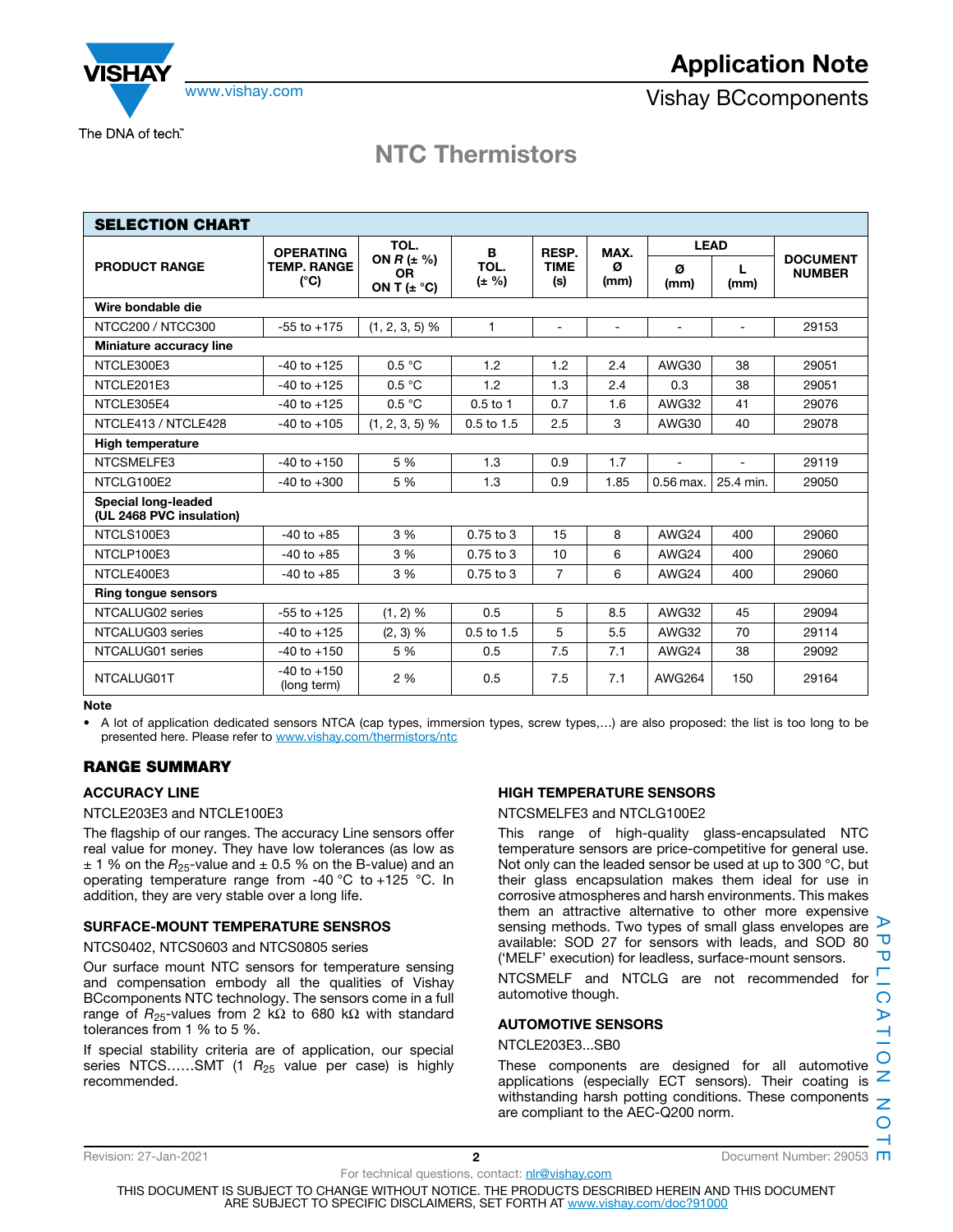

**Application Note**

www.vishay.com **Vishay BCcomponents** 

### **NTC Thermistors**

### **MINIATURE CHIP ACCURACY LINE**

**NTCLE201E3** NTCLE300E3 NTCLE305E4

These sensors combine the features of the accuracy line with non-insulated or insulated leads for remote sensing applications.

### **SPECIAL LONG-LEADED SENSORS**

NTCLS100E3 NTCLP100E3 NTCL F400F3

For special applications we can supply three types of long-leaded sensors: water-resistant sensors for use in humid conditions, pipe sensors for use in corrosive atmospheres and epoxy-coated sensors for general use.

### **SURFACE TEMPERATURE SENSORS**

NTCALUG01 NTCALUG01T NTCALUG02 NTCALUG03

NTCALUG02 and NTCALUG03 measure surface temperature with small gradients (difference between surface and NTC element temperature) due to low thermal conductivity of the nickel wire.

NTCALUG01T is a rugged product developed to withstand temperatures as high as 150 °C during thousands of hours without any wear out sign (no insulation resistance loss).

### **HOW NTC TEMPERATURE SENSORS WORK**

NTC temperature sensors are made from a mixture of metal oxides which are subjected to a sintering process that gives them a negative electrical resistance versus temperature (R/T) relationship such as that shown in Fig. 1.



Fig. 1 - Typical resistance as a function of temperature for an NTC temperature sensor

The relatively large negative slope means that even small temperature changes cause a significant change in electrical resistance which makes the NTC sensor ideal for accurate temperature measurement and control.

The main electrical characteristics of an NTC ceramic temperature sensor are expressed by three important parameters and their tolerances (see below).

| <b>IMPORTANT NTC PARAMETERS</b> |                                                                                   |  |  |  |
|---------------------------------|-----------------------------------------------------------------------------------|--|--|--|
| <b>PARAMETER</b>                | <b>DESCRIPTION</b>                                                                |  |  |  |
| R <sub>25</sub>                 | The resistance of the sensor in $\Omega$ at the<br>reference temperature of 25 °C |  |  |  |
| B-value                         | A material constant, expressed in Kelvin                                          |  |  |  |
| α                               | The temperature coefficient of resistance<br>expressed in %/K or in %/°C          |  |  |  |

### **RESISTANCE** *R***25 AT 25 °C (298.15 K)**

The resistance at 25 °C (substantially at room temperature) provides a convenient reference point for thermistors. Tolerances on  $R_{25}$  are due mainly to variations in ceramic  $\triangleright$ material manufacture and tolerances on chip dimensions. Through the use of highly homogeneous material  $\cap$ compositions and proprietary ceramic sawing techniques  $\overline{z}$ allowing precise control of chip dimensions, products are available with tolerances on  $R_{25}$  lower than 1 %.

For technical questions, contact: nlr@vishay.com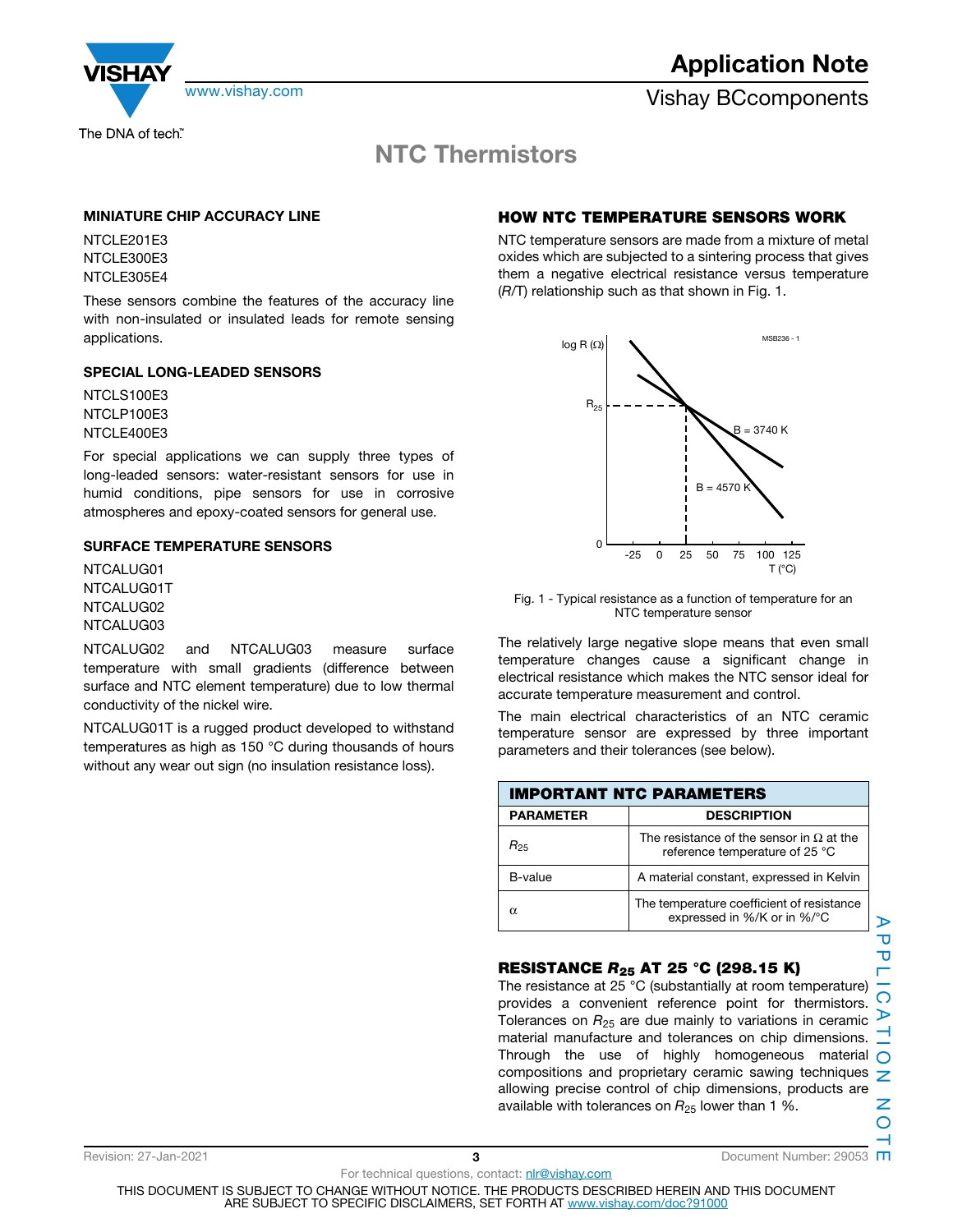The DNA of tech"

www.vishay.com **Vishay BCcomponents** 

### **NTC Thermistors**

### **MATERIAL CONSTANT B**

B is a material constant that controls the slope of the  $R<sub>T</sub>$ characteristic (see Fig. 1) which can, at least to a first approximation, be represented by the formula:

$$
R_{\rm T} = R_{25} \exp \left\{ B \left( \frac{1}{\rm T} - \frac{1}{298.15} \right) \right\} \tag{1}
$$

Where T is the absolute temperature of the sensor.

In practice, B varies somewhat with temperature and is therefore defined between two temperatures 25 °C and 85 °C by the formula:

$$
B_{25/85} = \ln \left( \frac{R_{85}}{R_{25}} \right) / \left( \frac{1}{358.15} - \frac{1}{298.15} \right) \tag{2}
$$

 $B_{25/85}$  (expressed in K) is normally used to characterize and compare different ceramics. Tolerance on B (or  $B_{25/85}$ ) is caused mainly by material composition tolerances and sintering conditions. The latest materials offer tolerances as low as  $\pm$  0.3 % on some specific B<sub>25/85</sub> values.

In most cases, better fitting curves than pure exponential are required to measure the temperature accurately; see formula (1). That is why each NTC material curve is defined by a 3<sup>rd</sup> order polynominal, as shown below:

$$
R_{\rm T} = R_{25} \exp[A + B/T + C/T^2 + D/T^3]
$$
 (3)

or inversely expressing T as a function of  $R_T$ :

$$
T = \frac{1}{\left[A_1 + B_1 \ln\left(\frac{R_T}{R_{25}}\right) + C_1 \ln^2\left(\frac{R_T}{R_{25}}\right) + D_1 \ln^3\left(\frac{R_T}{R_{25}}\right)\right]}
$$
(4)

The two approximations  $(3)$  and  $(4)$  represent the real material curves with an error smaller than 0.1 % at any given temperature.

The values of the coefficients A, B, C, D,  $A_1$ ,  $B_1$ ,  $C_1$  and  $D_1$ are given in some datasheets as NTCLE100E3 and in the R-T computation sheets, which can be downloaded from the website:

www.vishay.com/thermistors/curve-computation-list

### **SENSOR TOLERANCES**

The total tolerances of the NTC sensor over its operating temperature range is a combination of the tolerances on  $R_{25}$ and on B-value given by the formula:

$$
\frac{\Delta R}{R} = \frac{\Delta R_{25}}{R_{25}} + \Delta B \left| \frac{1}{T} - \frac{1}{298.15} \right| \tag{5}
$$

Fig. 2 is a graphical representation of this formula which shows a minimum at 25 °C since this is the temperature at which the sensor is calibrated. Above and below this temperature, the tolerances increase due to the increasing tolerances on B-value, giving the graph a "butterfly" shape.



Fig. 2 - Typical resistance change as a function of temperature for a 1 % Vishay NTC temperature sensor compared to a 1 % sensor with a higher B-tolerance

The exceptionally low ΔB-value of the Vishay BCcomponents sensor compared with those of typical competitors (see Fig. 2) gives a flatter ΔR/R "butterfly" curve which means you can get more accurate temperature measurements using Vishay BCcomponents NTC temperature sensors.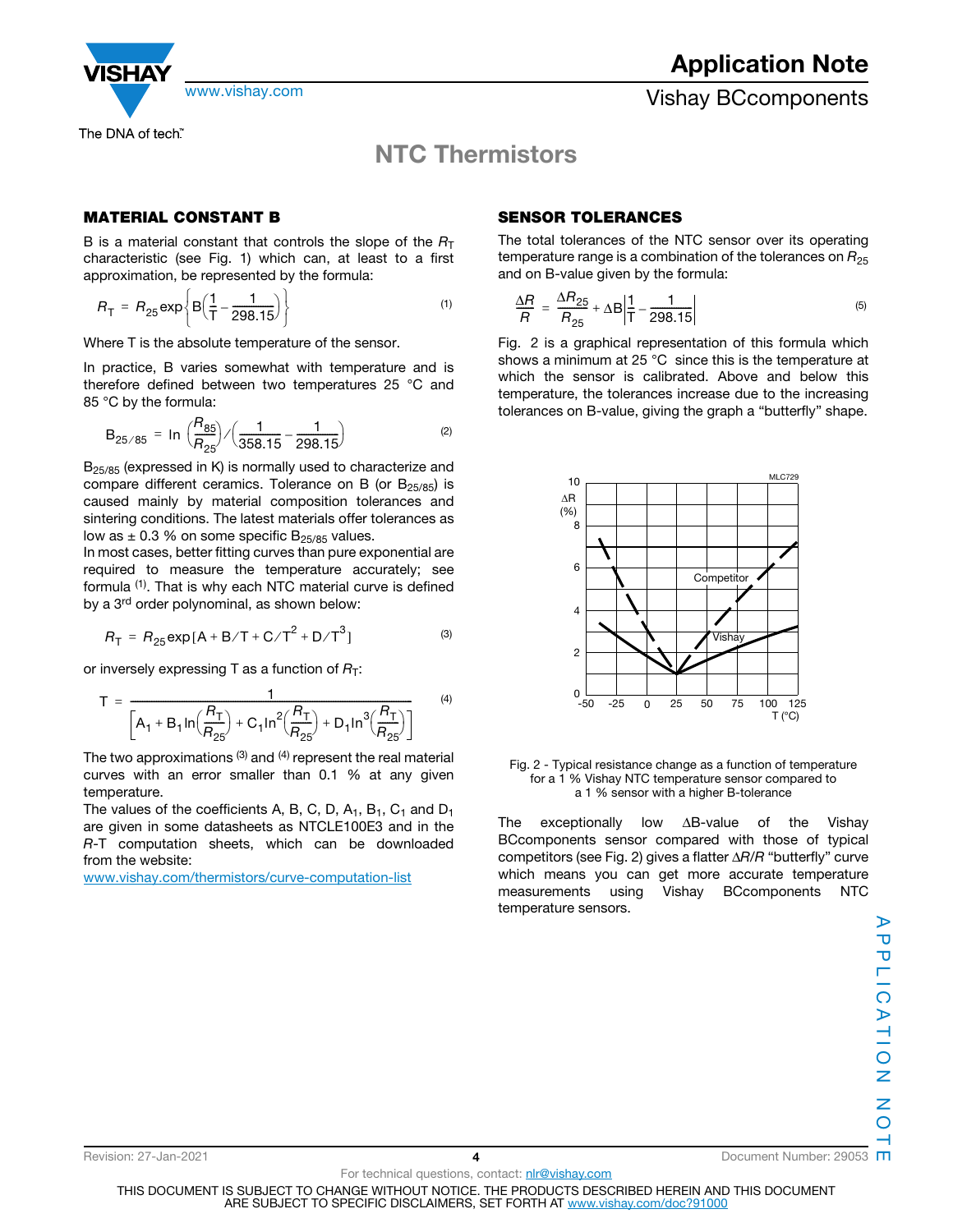

**NTC Thermistors**

### **TEMPERATURE COEFFICIENT OF RESISTANCE**

The temperature coefficient of resistance  $\alpha$  expresses the sensitivity of a sensor to temperature changes. It is defined as:

$$
\alpha = \frac{1}{R} \times \frac{\Delta R}{\Delta T} \tag{6}
$$

Using formula to eliminate  $R$  this can be re-expressed as:

$$
\alpha = \frac{\Delta B}{T^2} \tag{7}
$$

Which means that the relative tolerance on  $\alpha$  is equal to the relative tolerance on B-value.

### **THERMAL STABILITY**

The stability of an NTC temperature sensor is expressed in terms of the maximum shift in its electrical properties,  $R_{25}$ and B-values after it has been subjected to an extended period at its limit operating conditions. Fig. 3, for example, shows the long-term deviation of  $R_{25}$  and B-value for a standard lacquered component from the NTCLE100E3 series with an  $R_{25}$  of 10 kΩ.



Fig. 3 - Aging characteristics (dry heat at 150 °C of a NTCLE100E3 series NTC temperature sensor with an  $R_{25}$  of 10 kΩ

### **TEMPERATURE CYCLING**

Another important criterion for assessing the performance of an NTC sensor throughout its operational life is its resistance to thermal cycling. To assess this, products are subjected to rapid temperature variations covering the extremes over which they are expected to operate until failure is induced.

These tests fully demonstrate the high reliability of our products: our soldered types (for example NTCLE300E3 types) withstanding more than 5000 cycles, and our glass encapsulated types (NTCLG100E2) more than 100 000 cycles without failure.

### **THERMAL TIME CONSTANT AND RESPONSE TIME**

The speed of response of an NTC sensor is characterized by its time constant. This is the time for the sensor's temperature to change by 63.2 % (i.e. 1 to 1/e) of the total change that occurs when the sensor is subjected to a very rapid change in temperature.

The conditions under which the time constant is measured are important. Two are normally considered:

- Ambient change: the component is initially in still air at 25 °C. Then quickly immersed in a fluid at 85 °C. The fluid is usually silicone oil but other fluids, e.g. water for washing machine applications, air for tumble dryers can also be specified.
- Power-on / power-off conditions: the component is heated by applying electrical power in still air to an equivalent temperature of 85 °C after which electrical power is removed and cool-down time is measured at 63.2 % of the temperature difference.

Fig. 4 represents the typical voltage drop variation over a boiler sensor experiencing a transition from air at 25 °C to the temperature of boiling water. The graph shows a response time of about 4 s when the measured voltage corresponds to an equivalent temperature of 72.4 °C.



Fig. 4 - Typical output of a boiler sensor undergoing a sudden temperature transition from 25 °C to 100 °C

### **ADVANCED DEVELOPMENT AND HIGH-TECHNOLOGY MANUFACTURE**

The high accuracy of our NTC temperature sensor series is principally a result of advanced development and high-technology manufacture.

⋗

Revision: 27-Jan-2021 **5** Document Number: 29053

THIS DOCUMENT IS SUBJECT TO CHANGE WITHOUT NOTICE. THE PRODUCTS DESCRIBED HEREIN AND THIS DOCUMENT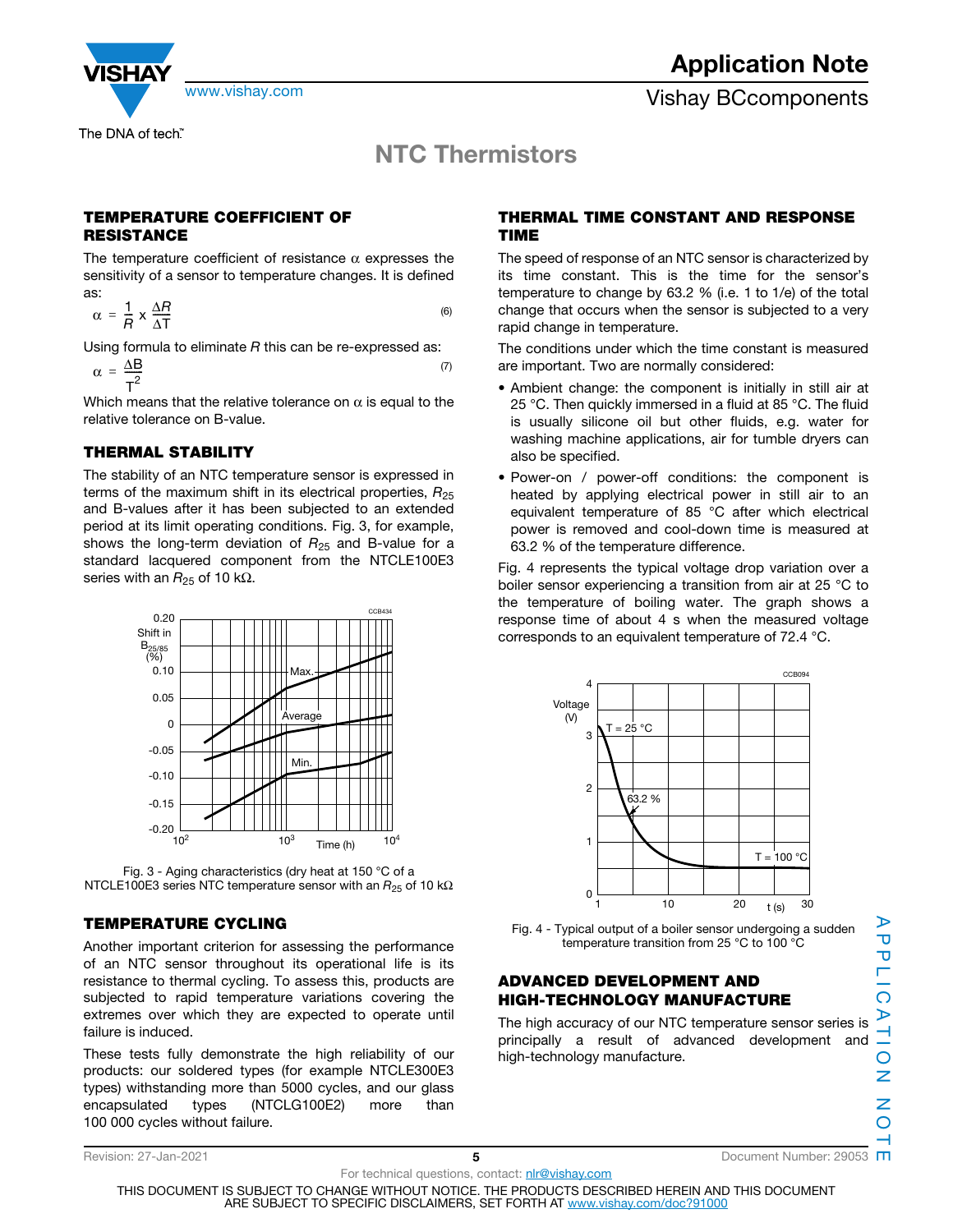

### **NTC Thermistors**

### **ADVANCED DEVELOPMEMT**

Audits of our factory by major customers especially in the automotive industry regularly award us top marks. This is the result of strong commitment to development and heavy investment in personnel and equipment. Only by such commitment have we been able to develop new and better materials with B-value tolerances as low as 0.3 %.

### **HIGH-TECHNOLOGY MANUFACTURE**

Our most significant improvement in NTC temperature sensor manufacture has come through the use of precision sawing. This gives much better control over repetitive  $R_{25}$ -value than the earlier pressing or tape casting techniques and has allowed us to achieve  $R_{25}$  tolerances lower than 1 %. After manufacture, we electrically test every one of our NTC temperature sensors at reference or other temperatures.

### **COMPONENT QUALITY, OUR GUARANTEE OF EXCELLENCE**

As you expect from a world-class electronic components manufacturer, quality is an integral part of our company's make-up. It is reflected in our ISO-TS 16949 approved organizations, all of which operate according to the principles of TQM (Total Quality Management). It is reflected too in the way we act, think and do business. Quality, in fact, is the essence of what we have to offer: not just in our products but in our customer service and customer relations as well.

Our quality assurance system is based on the following principles:

- Total quality management involving careful design and thorough investigation of conformance and reliability before release of new products and processes.
- Careful control of purchased materials and manufacturing process steps. This is mainly achieved by strict implementation of Statistical Process Control (SPC) to detect and eliminate adverse manufacturing trends before they become significant.
- Electrical inspection of significant characteristics with a target of zero defects in our delivered sensors.
- Statistical inspection of outgoing batches and periodic reliability checks aimed at collecting trend information, which is steered towards Quality improvement.
- Quality assurance at Vishay BCcomponents goes further, however. Batch tests under extreme climatic conditions are designed to test our sensors to destruction. Results clearly indicate that Vishay BCcomponents NTC sensors provide reliable performance over a long lifetime. A fact that has been verified by ppm figures obtained from many years of close cooperation with major customers in all sectors of industry. Proving conclusively that Vishay BCcomponents NTC temperature sensors offer unsurpassed levels of quality and reliability in the field.

### **SELECTING AN NTC TEMPERATURE SENSOR**

### **STEP 1**

Decide on the sensor series you need from the "Selection Chart"

Your choice depends on the operating temperature range and other criteria such as:

- Accuracy
- Product size
- Required mechanical execution i.e. naked chip, SMD, epoxy coated, molded, surface sensor or glass sealed
- Lead length and diameter.

### **STEP 2**

Decide on the value of  $R_{25}$  you need. Refer to the R/T characteristics of the sensor series you chose in Step 1. In these characteristic curves, each sensor in the series is distinguished by its  $R_{25}$ -value. Choose an  $R_{25}$ -value to give a resistance at your average temperature of operation of between 1 kΩ and 100 kΩ or the value that best fits your electronic measuring circuit voltage and current range.

### **STEP 3**

Determine the tolerance on  $R_{25}$ . Generally, you will know the accuracy of ΔT at which the temperature should be measured in your application. The relative tolerance  $(\Delta R/R)$ on sensor resistance is then:  $\Delta R/R = \alpha \times \Delta T$  in which "α" is the temperature coefficient of resistance; see section "Temperature Coefficient of Resistance". To calculate the relative tolerance on  $R_{25}$  ( $\Delta R_{25}/R_{25}$ ), simply subtract from ΔR/R the ΔR tolerance due to B-value.

### **STEP 4**

Using the R/T tables of the respective datasheets, select the sensor from the series meeting your requirements on  $\left(\frac{\Delta R_{25}}{R_{25}}\right)$  calculated in step 3.

 $\sqrt{R_{25}}$ 

Use the  $R<sub>T</sub>$  computation files, which can be downloaded from the website for most of the NTC thermistors (leaded or SMD) at

www.vishay.com/thermistors/curve-computation-list

### **STEP 5**

For other important requirements such as response time and length of component, refer to the "Selection Chart".

Although the standard range gives the narrowest tolerances at 25 °C , we can on request, adapt our manufacturing processes to provide products with the narrowest tolerance  $\bigcirc$ at any temperature of your choice. Please pass your request  $\geq$ through your local Vishay sales organization.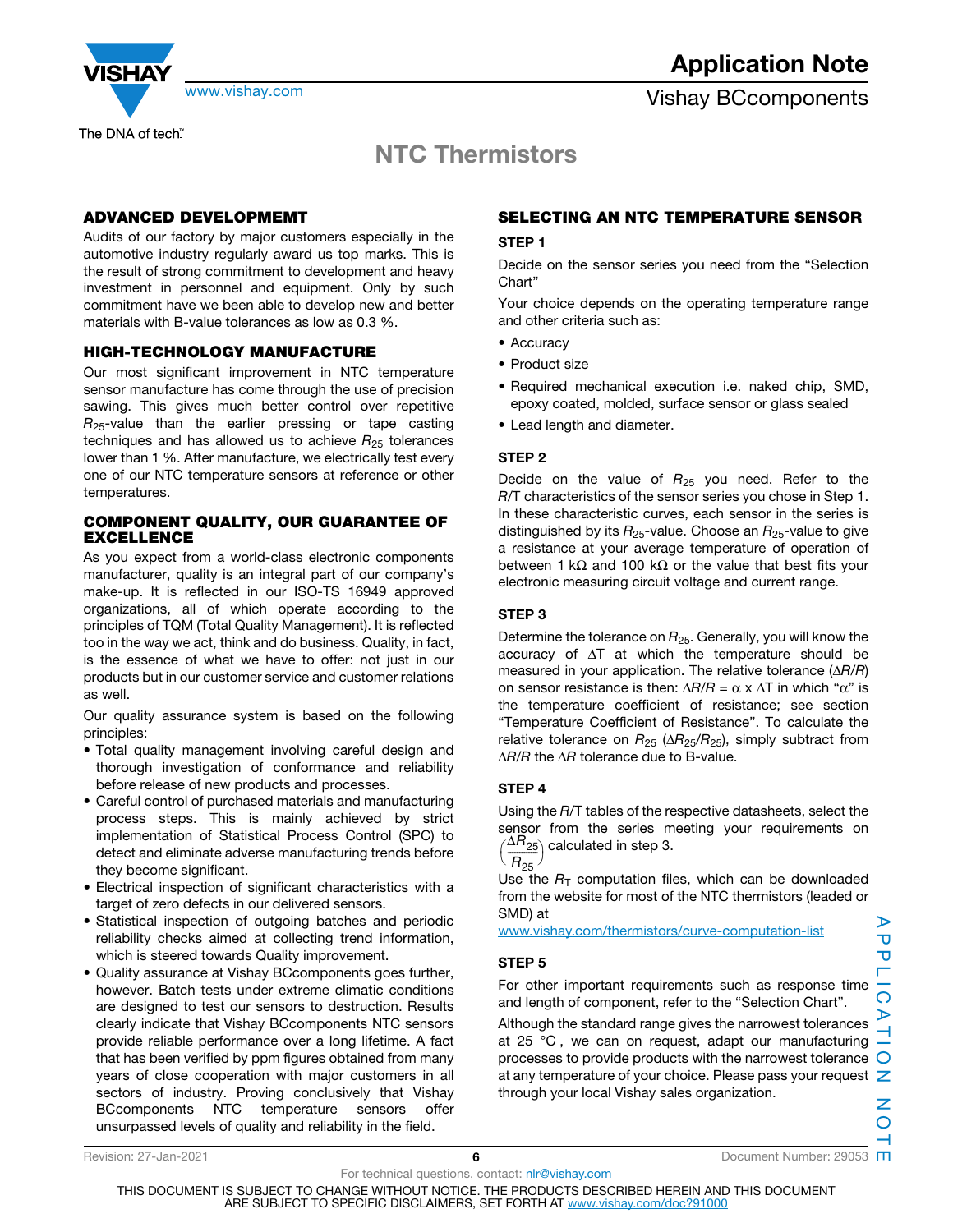

The DNA of tech"

### **NTC Thermistors**

### **EXAMPLES ON HOW TO SELECT**

### **EXAMPLE 1**

A leaded NTC sensor is required for sensing temperatures in refrigerator and freezer compartments with a temperature accuracy of 0.5 °C over the whole temperature range of -25  $^{\circ}$ C to +10  $^{\circ}$ C. Over this temperature range, the circuit design requires that the resistance should be maintained between 2 kΩ and 30 kΩ.

### **Step 1**

Choose the execution. Since temperature has to be measured with high accuracy, small diameter nickel leads are recommended. Their low heat conductivity effectively isolates the component from the outside world, enabling it to accurately monitor the temperature of the freezing compartments. From the "Selection Chart" it can be seen that NTCLE203E3 series components are the most suitable choice.

### **Step 2**

Refer to the NTCLE203E3 series datasheet specifications. The component meeting the requirement that the resistance should be maintained between  $2 kΩ$  to 30 kΩ is a NTCLE203E3202xB0 type (x indicating the tolerance).

### **Step 3**

Calculate the required tolerance on  $R_{25}$ . Knowing that  $\Delta T = \pm 0.5$  K and taking values for  $\alpha$  at -25 °C and 10 °C from the NTCLE203E3 specifications:

$$
\frac{\Delta R}{R} = 5.42 \times 0.5 = 2.71 \% \text{ at } -25 \text{ °C}
$$
\n
$$
\frac{\Delta R}{R} = 4.26 \times 0.5 = 2.13 \% \text{ at } 10 \text{ °C}
$$

To calculate the relative tolerance on  $R_{25}$  ( $\Delta R_{25}/R_{25}$ ), simply subtract from  $\Delta R/R$ , the  $\Delta R$  tolerance due to B-value at these two temperatures obtained from this datasheet.

$$
\frac{\Delta R_{25}}{R_{25}} = 2.71\% - 1.19\% = 1.52\% \text{ at } 25\text{ °C}
$$

$$
\frac{\Delta R_{25}}{R_{25}} = 2.13\% - 0.31\% = 1.82\% \text{ at } +10\text{ °C}
$$

Take the minimum which gives an  $R_{25}$  tolerance of 1 %. The selected component is therefore NTCLE203E3202FB0.

### **Step 4**

Not applicable.

### **Step 5**

Suppose now that the required  $\Delta R_{25}/R_{25}$  had been less than 1 %. Though no standard product meets that requirement, it's nevertheless possible to specify custom products with a different reference point, e.g. 0 °C instead of 25 °C that meet narrower tolerance specifications.

### **EXAMPLE 2**

Designing a fast-charging circuit for nickel hydride cells. During fast charging, the rate of temperature rise of the cells must be monitored. If this reaches 1 K/min with a tolerance of  $\pm$  10 %, the circuit must switch from fast charging to trickle charge. Ambient temperature must be between 10 °C to 45 °C to allow fast charging and the backup cut-off temperature (above which charging is completely switched off) is fixed at 60 °C. Temperatures are expected to be measured with an accuracy of  $\pm$  2 °C.

### **Step 1**

Surface-mount products can be used for this application. Since SMDs for relatively low temperatures are needed, refer to the NTCS series rather than NTCSMELF series.

### **Step 2**

Choose the  $R_{25}$  of the component. From the  $R/T$ specifications of the NTCS series, it can be seen that a type with an  $R_{25}$  = 100 kΩ is suitable i.e. NTCS0603E3104xXT.

### **Step 3**

It is possible to choose  $R_{25}$  tolerance from 1 % to 5 %. Looking in the R-T computation curve for NTCS0603 100 kΩ, we have an accuracy at 60 °C of 1.73 °C for a  $R_{25}$  tolerance of  $\pm$  5 %, an accuracy of 1.19 °C for a  $R_{25}$  tolerance of  $\pm$  3 %. We choose thus a  $R_{25}$  tolerance of  $± 5 \%$ .

### **Step 4**

The optimal sized sensor with good accuracy to choose is therefore the NTCS0603E3104JXT.

#### **Step 5**

Verify now that the selected component fulfills the requirement with regard to rate of temperature rise  $(\Delta T/\Delta t)$ , from section "Temperature Coefficient of Resistance" :

$$
\frac{\Delta R}{\Delta t} = \alpha R \frac{\Delta T}{\Delta t}
$$

So to assure a maximum rate of temperature rise of 1 K/min we get (taking the  $\alpha$  and R -values at 60 °C from the specifications):

 $\frac{\Delta R}{\Delta T} = \frac{3.70}{100} \times 23800 = -881 Ω/min$ 

This is verified by measuring the rate of change of voltage (dV/dt) across the sensor at constant current I. The rate of change of resistance  $\Delta R/\Delta t$  can then be determined  $\triangleright$  $(= 1/l \Delta V/\Delta t)$ .

At the same temperature, an NTC sensor with  $R$  and  $\overline{U}$ B-values at the extremes set by the sensor tolerances will  $\blacksquare$ have:

A resistance of 23 820 x (1 - 6.40/100) = 22 296 Ω an  $\alpha$  of - 3.70 x (1 - 1/100) = -3.66 % K (tolerance on  $\alpha$  = tolerance on B<sub>25/85</sub>).

So the same  $\Delta R/\Delta t$ , i.e. - 881  $\Omega/m$ in in this extreme  $\bigcap$ component will limit the maximum rate of temperature rise ΔT/Δt to 881 x 100/3.66 x 1/22 296 = 1.082 K/min which still falls within the tolerance of  $\pm$  10 % allowed on the rate of temperature rise (1 K/min + 10 % = 1.1 K/min).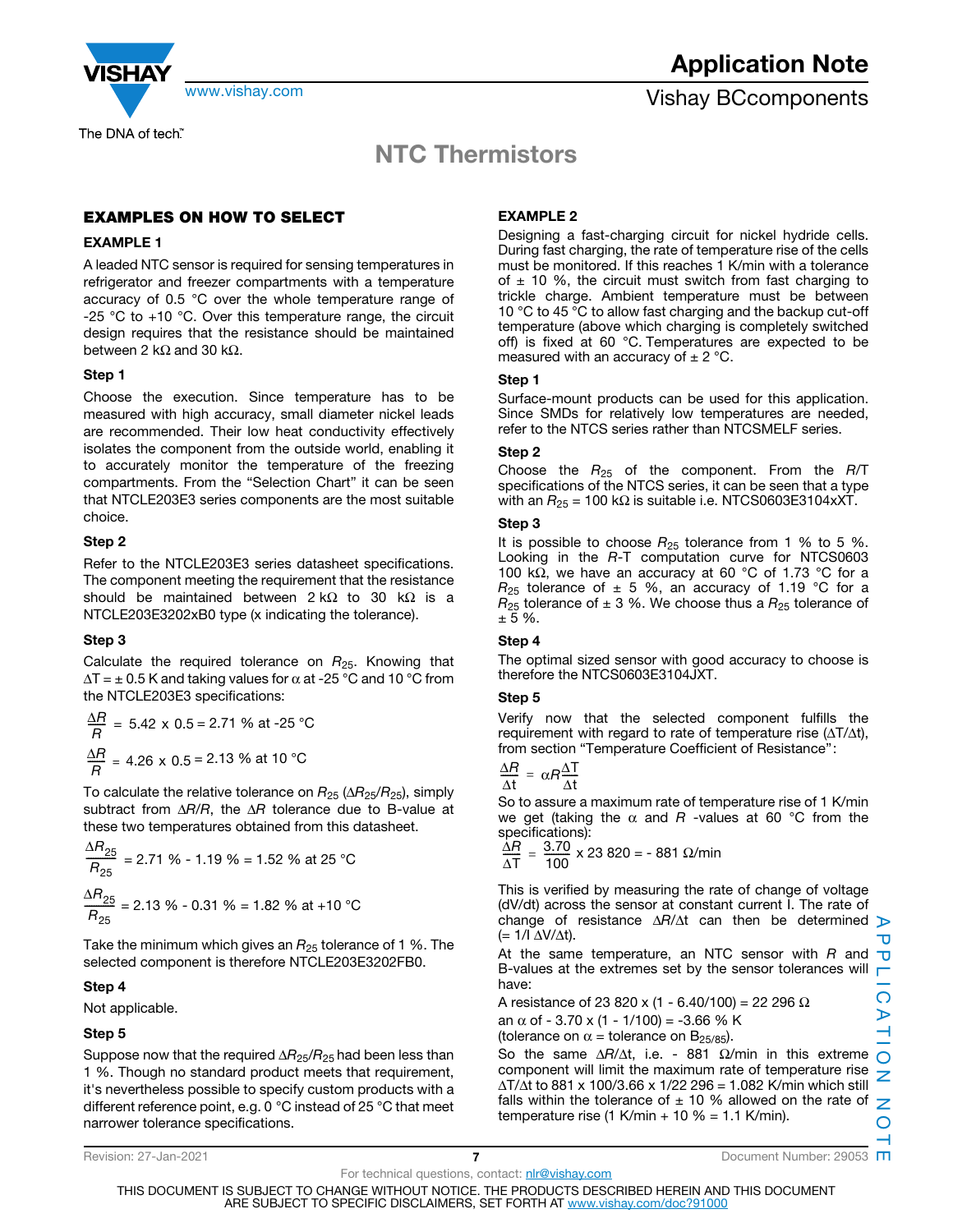

www.vishay.com **Vishay.com** Vishay BCcomponents

## **NTC Thermistors**

### **APPLICATION GROUPING**

Applications of Vishay's NTCs may be classified into two main groups depending on their physical properties:

1. Temperature sensors: applications in which the sensitive change of the resistance versus the temperature is used, shown in the formula:

 $R = f(T)$ 

This group is split into two subsections:

- a. The temperature of the NTC thermistor is determined only by the temperature of the ambient medium.
- b. The temperature of the NTC thermistor is also determined by the power dissipation in the NTC thermistor itself.
- 2. Time delay thermistors: applications in which the time dependence is decisive, when the temperature is considered as a parameter and is written:

 $R = f(t)$ 

This group comprises all applications which make use of the thermal inertia of NTC thermistors.

The classifications mentioned are supported by practical examples in Fig. 5 to 17.

### **EXAMPLES**



Fig. 5 - Temperature measurement in industrial and medical thermometers



Fig. 6 - Car cooling water temperature measurement with bimetal



Fig. 7 - Car cooling water temperature measurement with differential mA-meter



Fig. 8 - Temperature measurement with a bridge incorporating an NTC thermistor and a relay or a static switching device



Fig. 9 - Liquid level control



Fig. 10 - Flow measurement of liquids and gases. The temperature difference between  $T_1$  and  $T_0$  is a measure for the velocity of the fluid or gas.

 $\triangleright$ 

For technical questions, contact: nir@vishay.com THIS DOCUMENT IS SUBJECT TO CHANGE WITHOUT NOTICE. THE PRODUCTS DESCRIBED HEREIN AND THIS DOCUMENT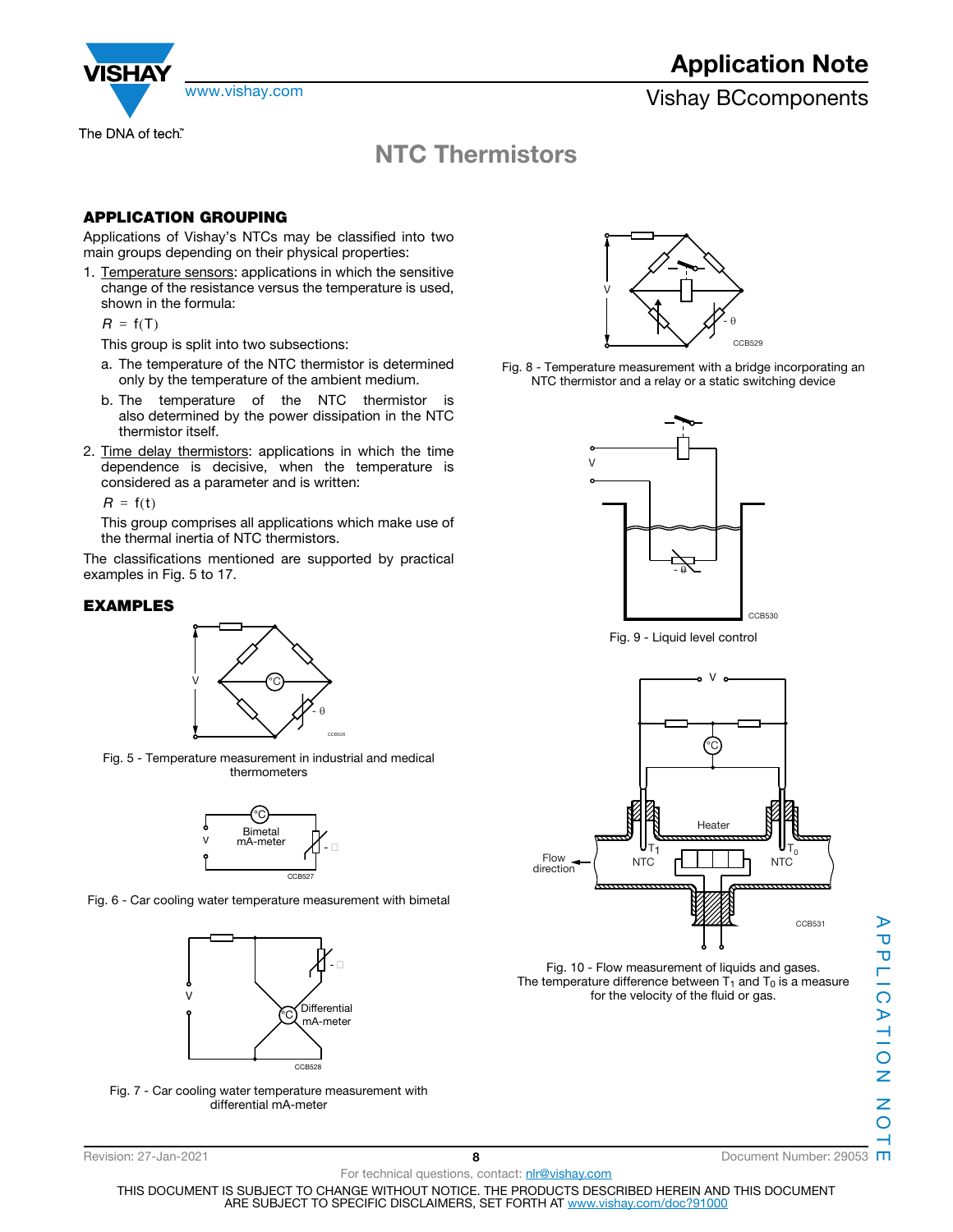

The DNA of tech"

ISHA

### **NTC Thermistors**



Fig. 11 - Temperature sensing bridge with op-amp which acts as differential amplifier. The sensitivity can be very high





- Fig. 14 Temperature sensing bridge with 0 °C offset and ADC. Due to  $R<sub>P</sub>$  and  $R<sub>S</sub>$  the voltage at A varies linearly with the NTC thermistor temperature. The voltage at B is equal to that at A when the NTC thermistor temperature is 0 °C. Both voltages are fed to the comparator circuit. See also Fig. 15
	- *CCB536* AND GATE OUTPUT PULSES  $V_{\Omega}$  COMP 2  $V_{\Omega}$  COMP 1 SAWTOOTH **TEMPERATURE** 0 °C REF.
		- Fig. 15 Pulses occurring at various points in the circuit shown in Fig. 14



Fig. 12 - Basic temperature sensing configuration. The op-amp acts as a Schmitt-trigger. The transfer characteristic is shown in Fig. 13



Fig. 13 - Transfer characteristic of the circuit shown in Fig. 12

APPLICATION<br>APPLICATION APPLICATION NOTE  $\rightarrow$ 



Revision: 27-Jan-2021 **9** Document Number: 29053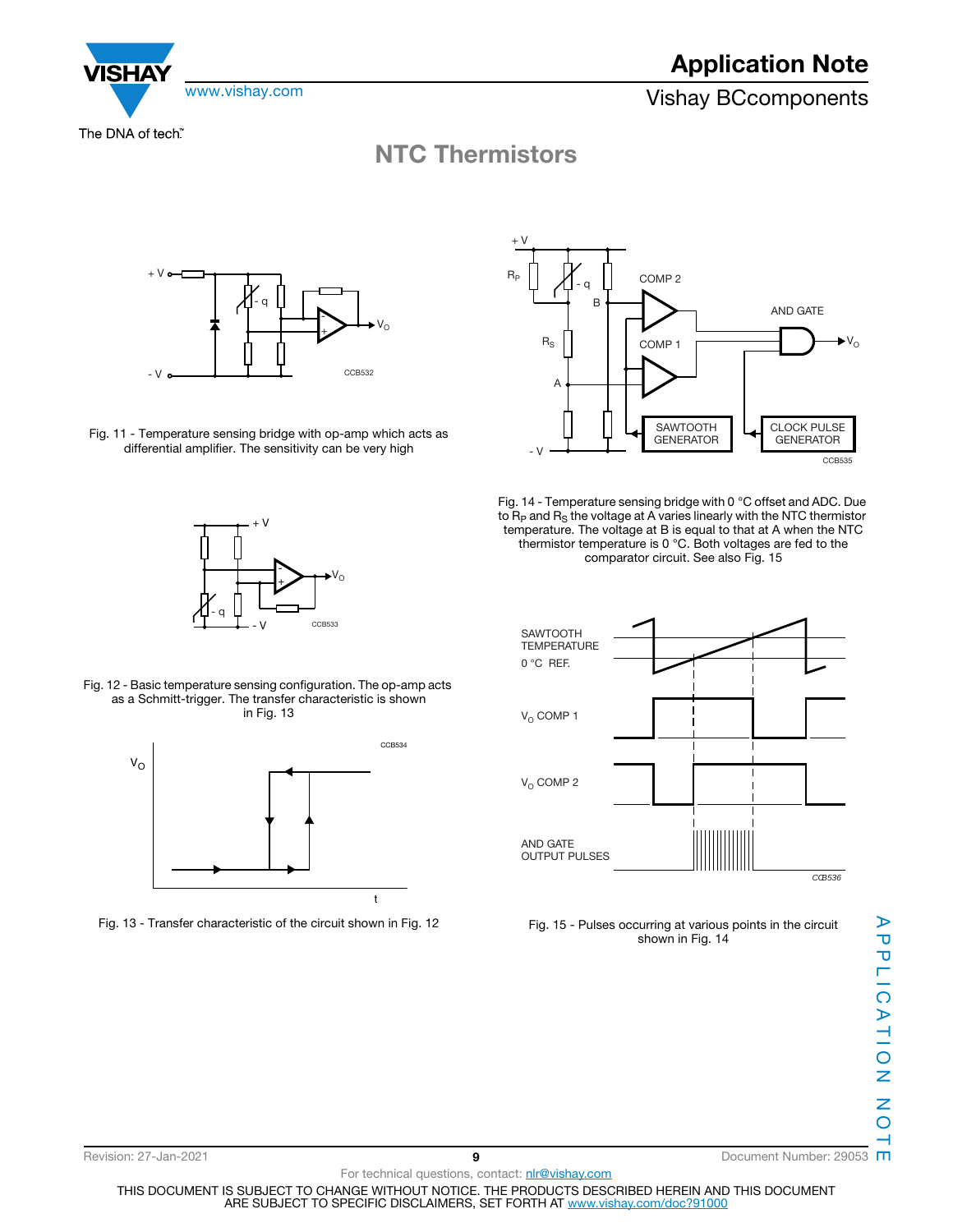

The DNA of tech"

### **NTC Thermistors**



Fig. 16 - Simple thermostat



Fig. 17 - Temperature compensation in transistor circuits. Push-pull compensation

### **NTC TEMPERATURE SENSORS USED AS A THERMAL SWITCH**

A common use of an NTC temperature sensor is in one of the bridge arms of a thermal switch circuit using an operational amplifier such as the μA 741. Fig. 18 shows a typical thermal switch circuit for a refrigerator thermostat. The circuit consists of a 10  $V_{DC}$  zener diode stabilized power supply, a wheatstone bridge (containing the NTC temperature sensor) and an integrated comparator circuit controlling a triac. The circuit is designed to switch a maximum load current of 2 A off at -5 °C and on at +5 °C.



Fig. 18 - Refrigerator thermostat using an NTC temperature sensor

### **HEAT DETECTION IN FIRE ALARMS**



Fig. 19 - Circuit diagram of a typical heat detector using a matched pair of NTC thermistors

### **FAST CHARGING CONTROL WITH NTC TEMPERATURE SENSING**

Fig. 20 shows the circuit diagram of an intelligent charged designed to charge, within 1 h, a NiCd or NiMH.

An NTC thermistor, together with fixed resistors  $R_{T1}$  and  $R_{T2}$ , is used in a voltage divider between  $V_{CC}$  and the current sense resistor input  $V_{\text{SNS}}$  of the IC. At the beginning of a new charge cycle, the IC checks if the voltage cycle, the IC checks if the voltage  $\bm{\mathsf{V}}_\mathsf{TEMP}$  =  $\bm{\mathsf{V}}_\mathsf{TS}$  -  $\bm{\mathsf{V}}_\mathsf{SNS}$  is within the limits designed by the IC manufacturer (low temperature: 0.4  $V_{\rm CC}$  and high temperature:  $0.1$  V<sub>CC</sub> + 0.75 V<sub>TCO</sub>). V<sub>TCO</sub> is a cut of threshold defined by external resistors (not represented in Fig. 1): if after starting the fast charge phase, V<sub>TEMP</sub> becomes lower than  $V<sub>TCO</sub>$ , then the return to trickle mode is operated.

During the fast charge period, the IC samples the voltage V<sub>TEMP</sub> and the return to trickle mode can also be operated when the variation in time of  $V_{\text{TEMP}}$  is going over a threshold.

This is called the  $\Delta T/\Delta t$  termination: each 34 s, V<sub>TEMP</sub> has fallen by 16 mV  $\pm$  4 mV compared to the value measured two samples earlier, then the fast charge is terminated.

For further information refer to Application Note "Fast Charging Control with NTC Temperature Sensing" (www.vishay.com/doc?29089)